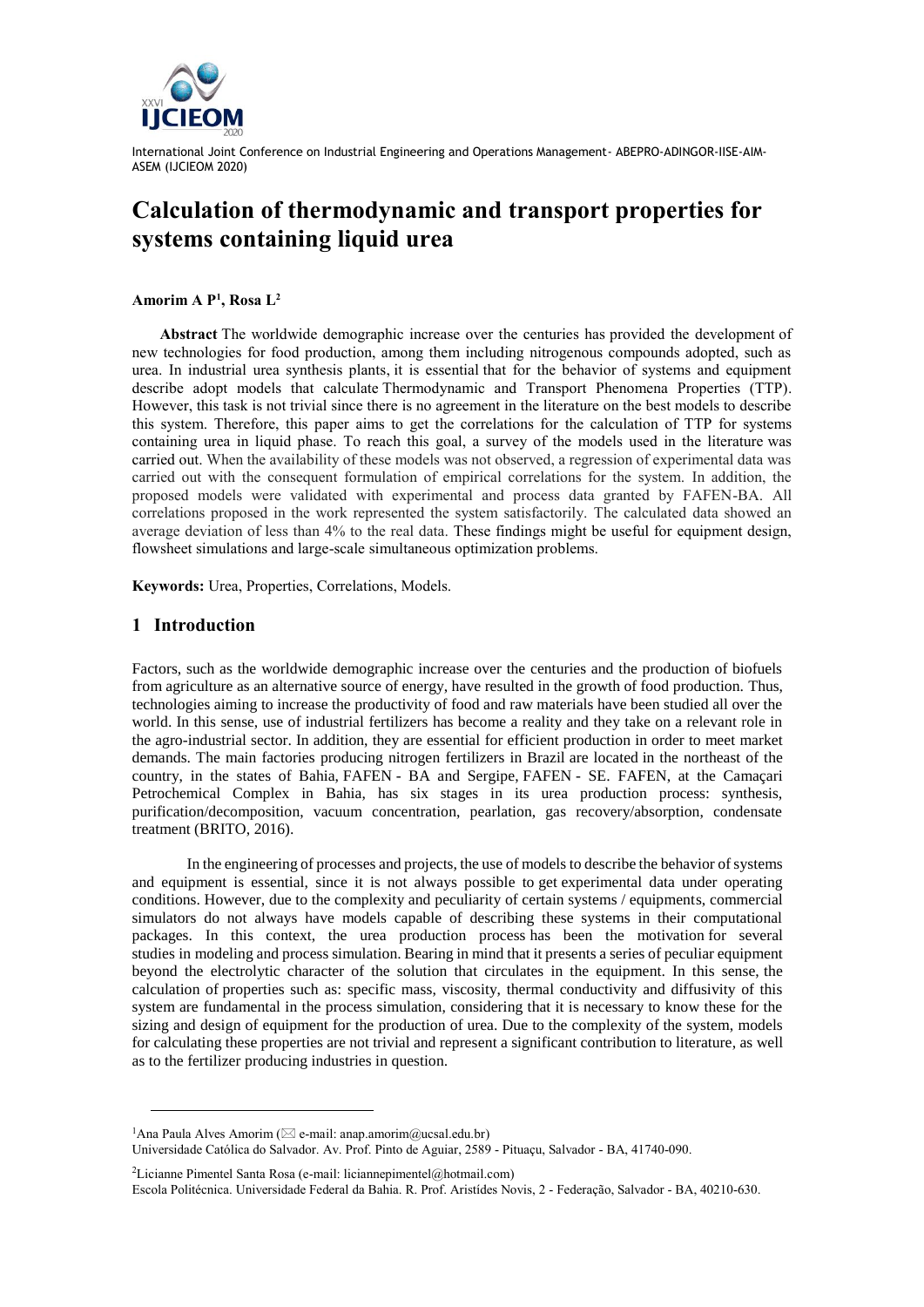

Therefore, the aim of this paper is to get the correlations for the calculation of the Thermodynamic and Transport Phenomena Properties (TTP) for systems containing urea in liquid phase, providing [an](https://dictionary.cambridge.org/pt/dicionario/ingles-portugues/an) [innovative](https://dictionary.cambridge.org/pt/dicionario/ingles-portugues/innovative) [approach](https://dictionary.cambridge.org/pt/dicionario/ingles-portugues/approach) [in](https://dictionary.cambridge.org/pt/dicionario/ingles-portugues/in) [the](https://dictionary.cambridge.org/pt/dicionario/ingles-portugues/the) [representation](https://dictionary.cambridge.org/pt/dicionario/ingles-portugues/representation) [of](https://dictionary.cambridge.org/pt/dicionario/ingles-portugues/of) [the](https://dictionary.cambridge.org/pt/dicionario/ingles-portugues/the) [system,](https://dictionary.cambridge.org/pt/dicionario/ingles-portugues/system) since nothing was found in literature aggregating all of these properties. A contribution of this article, therefore, is to propose correlations not yet found in literature. In addition, make available, both for literature and for the industry, models for the calculation of the TTP that could be used in several applications such as assistance in equipment sizing and quality control.

# **2 Models and Correlations**

Correlations that calculate Thermodynamic and Transport Phenomena Properties (TTP) with precision, reliability and simplicity are essential in process modeling, since they play a fundamental role in the representativeness of the models. To guide the research, the steps shown in Figure 1 were performed.



**Fig. 1** Flowchart describing the procedure followed during the research

Therefore, this work applies models found in the literature and correlations obtained through experimental data to calculate specific mass, viscosity, diffusivity and thermal conductivity for the urea system in the liquid phase.

# *2.1 Specific mass*

Specific mass is essential to characterize substances and mixtures. Calculating this property is indispensable for studying transport phenomena. In fluid mechanics, such as, the Reynolds dimensionless number allows to evaluate the type of flow (the stability of the flow) and can show whether it flows in a laminar or turbulent form, is a function of the specific mass. Thus, the precise calculation of this property is indispensable in the modeling and simulation of processes. Therefore, aiming to obtain an empirical correlation for the determination of the specific mass of urea in liquid phase, 46 experimental data by Brown (2006), Motin et al. (2002), Bhagwat; Mandloi (1946) in the temperature range of 278.15K to 368.97K and a regression was performed using the *LabFit* software and Equation 1 was found.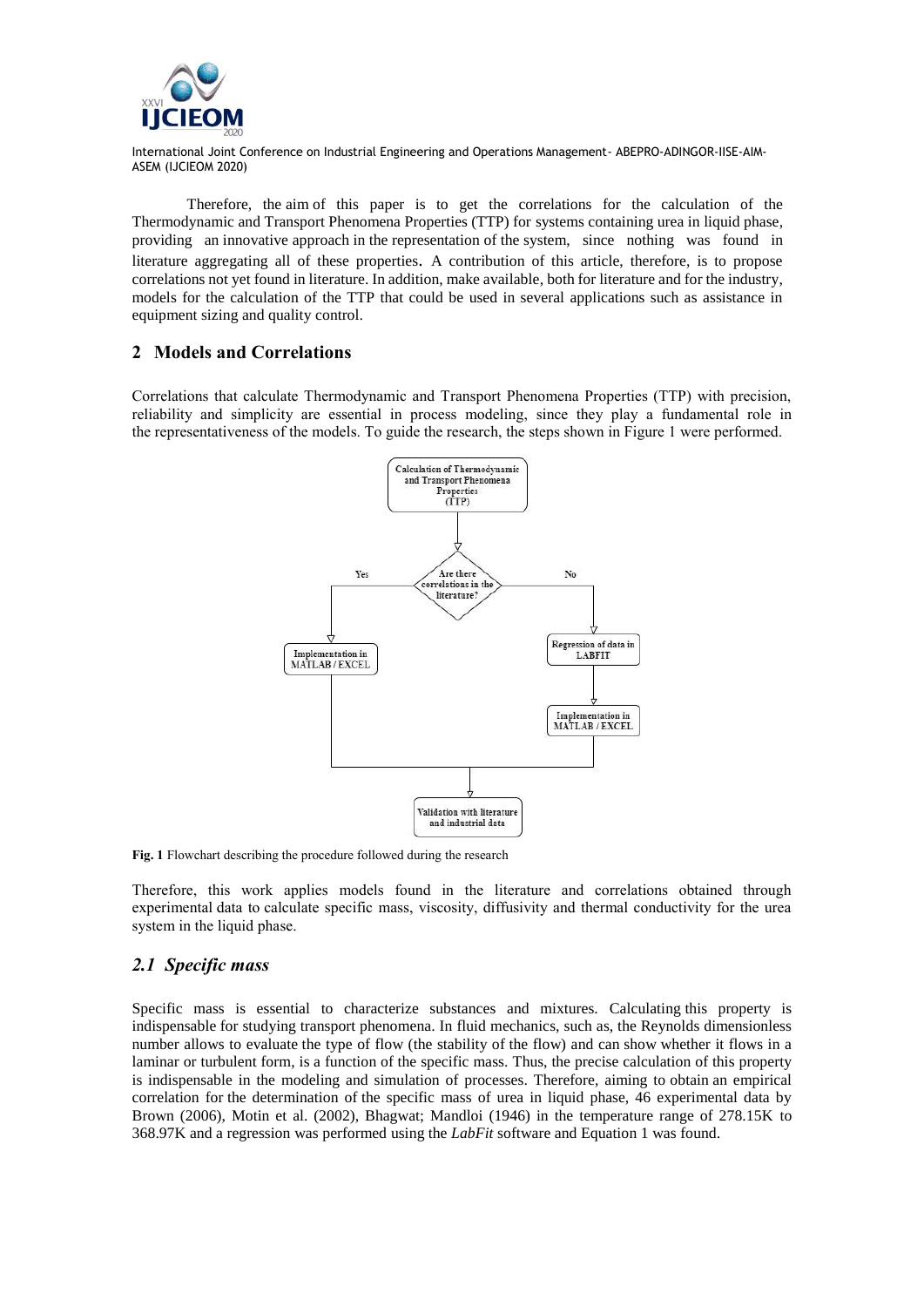

$$
\rho_M = \frac{3.04 + x_{urea}}{0.2149 \cdot 10^{-2} - 0.2246 \cdot 10^{-5} \cdot T} - 3.545 \cdot T \tag{1}
$$

where,  $\rho_M$  is the specific mass of the mixture given in kg/cm<sup>3</sup>, T is the temperature given in K, and x<sub>urea</sub> is the molar fraction of urea.

#### *2.2 Viscosity*

Urea production process uses pumps in order to transport the product within the equipment system, therefore, it becomes extremely essential to know the viscosity of the solution at each stage of the process, assuring an effective pumping of the product. In addition to this, precise determination of viscosity is fundamental in the calculation of dimensionless numbers, such as Reynolds number (mentioned above) and Prandtl number. The latter, in heat transfer problems, controls the relative thickness of the moment and thermal limit layers, essential for calculating simultaneous heat and mass transfer coefficients.

Therefore, using 18 experimental data by Motin et al. (2002), expressed in the temperature range of 308K to 328K with a pressure of 1.01325 bar, a regression was performed using the LabFit software. Through this, a correlation was found in which it is possible to estimate the viscosity of aqueous urea as function of the molar fraction of urea in the solution and in the temperature, expressed in Equation 2.

$$
\eta = 2.411 \cdot 10^{10} \cdot 18.93^{X_{Urea}} \cdot T^{(-5.432)} - 1.652 \cdot 10^{-5}
$$
 (2)

where,  $X_{U_{\text{rea}}}$  is molar fraction of urea in the solution and T the temperature in K.

Furthermore, to help calculate the diffusivity, it was necessary to find a model that represents the relative viscosity of the system. Thus, Kawahara and Tanford (1966) proposed Equation 3 for aqueous solutions of urea at 25ºC.

$$
\frac{\eta}{\eta_0} = 1 + 3.75x10^{-2}C + 3.15x10^{-3}C^2 + 3.10x10^{-4}C^3
$$
\n(3)

where, C is the concentration of urea in mol / L,  $\eta$  the viscosity of the solution and  $\eta_0$  is the viscosity of the water at the same temperature as the solution.

#### *2.3 Diffusivity*

Diffusivity reflects the mass transfer dynamics of a system. This is used to calculate the mass flow, where the model proposed by Fick's law is typically used (LEIDENS et al., 2016). In addition, knowledge of this property is indispensable for calculating the non-dimensional Schmidt's number, defined as the ratio of moment diffusivity (viscosity) and mass diffusivity, and used to characterize fluid flows in which moment and mass diffusion processes exist simultaneously. In the production process of urea, it is extremely important to determine this property, since, in many equipments, such as absorption towers, mass transfer occurs between the liquid and gaseous phases. So, Gosting and Akeley (1952) propose the Gordon Equation for the calculation of urea diffusivity in water (Equation 4)

$$
D = D_o \frac{\left[1 + C \frac{\partial \ln \gamma}{\partial C}\right]}{\frac{\eta}{\eta_0}}
$$
 (4)

where, D is the diffusivity of the mixture in cm<sup>2</sup>/s,  $D<sub>o</sub>$  is the limit value of the diffusivity when the concentration (C) tends to zero,  $\gamma$  is the activity coefficient and the term  $\frac{\eta}{\eta_0}$  is the relative viscosity (presented in the previous item) which can be found for the urea system in water at 25ºC by Equation 3.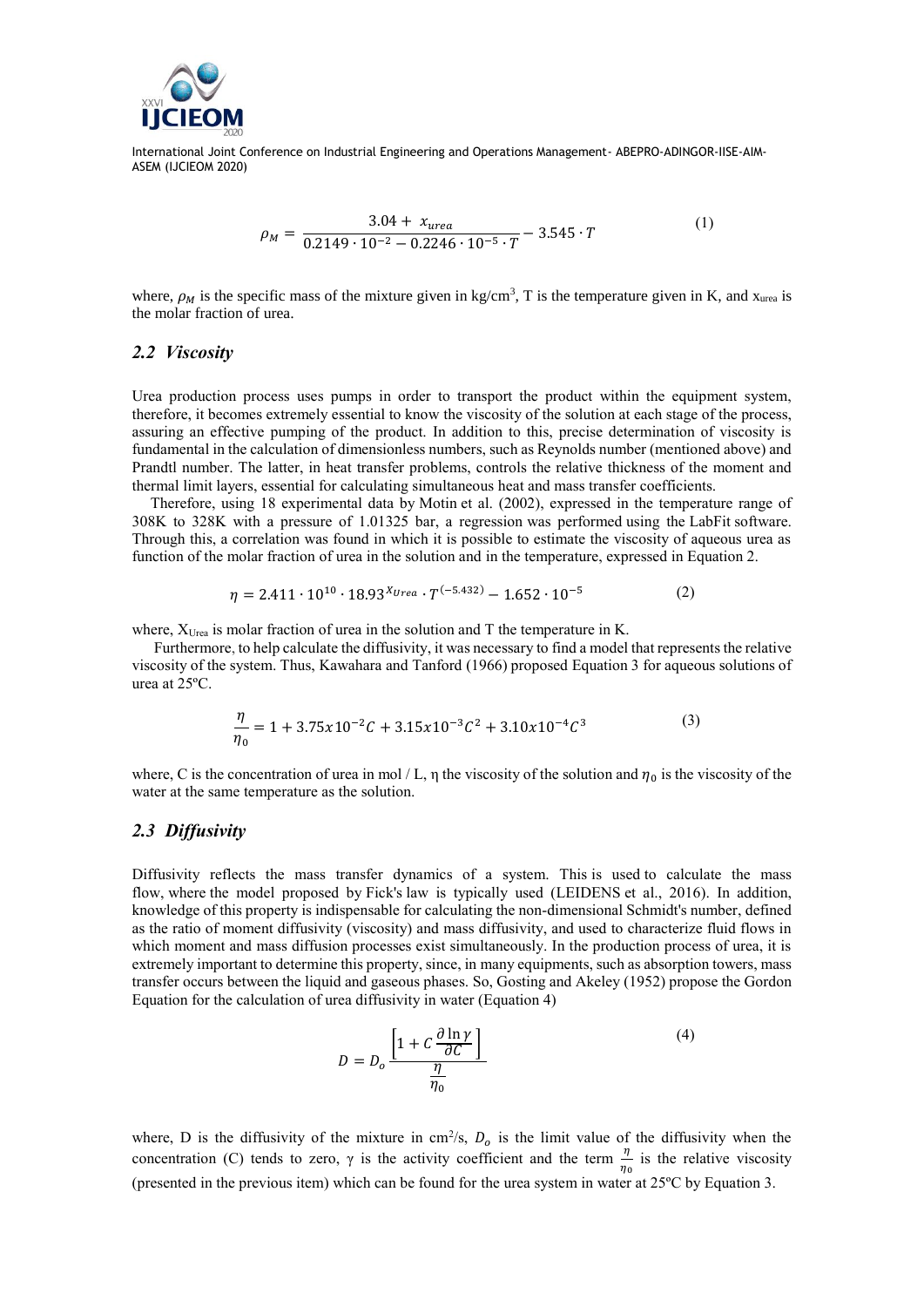

# *2.4 Thermal Conductivity*

The ability of a material to send heat characterizes the thermal conductivity property (PARK; ALONSO; NUNES, 1999). In the substance separation equipment, used on the production process of urea synthesis, simultaneous heat and mass transfer occurs. Thus, to represent this heat and mass exchange dynamics the calculation of specific properties, such as thermal conductivity, is required. The determination of this property is important to find the heat transfer coefficient, using the Prandtl coefficient. Therefore, Filippov (1968) proposes Equation 5 to calculate the thermal conductivity of mixtures in the liquid phase as a function of concentration.

$$
k = k_{urea} x_{urea} + k_{H_2 0} x_{H_2 0} - \lambda x_{urea} x_{H_2 0} | k_{H_2 0} - k_{urea} |
$$
 (5)

where k is the thermal conductivity of the solution in W/mK,  $k_{ureia}$  is the thermal conductivity of urea in W/m K,  $k_{H_2O}$  is the thermal conductivity of pure water in W/m K,  $x_{urea}$  is the molar fraction of urea,  $x_{H_2O}$  is the molar fraction of pure water and, finally,  $\lambda$  is a coefficient that depends on the substances in the solution.

### **3 Results and Discussion**

This section aims to show the validation of the models for the transport and thermodynamic properties presented in the Section 2. Besides that, an analysis of the properties' behavior is performed.

### *3.1 Specific mass*

Figure 2 represents experimental data by Brown et al. (2006), Motin et al. (2002) and results simulated by Equation 1 (empirical correlation obtained by regression of experimental data) of the specific mass variation for aqueous urea as a function of the urea concentration at a temperature of 283.15 K (Figure 2a), 308 K (Figure 2b) and 318 K (Figure 2c).

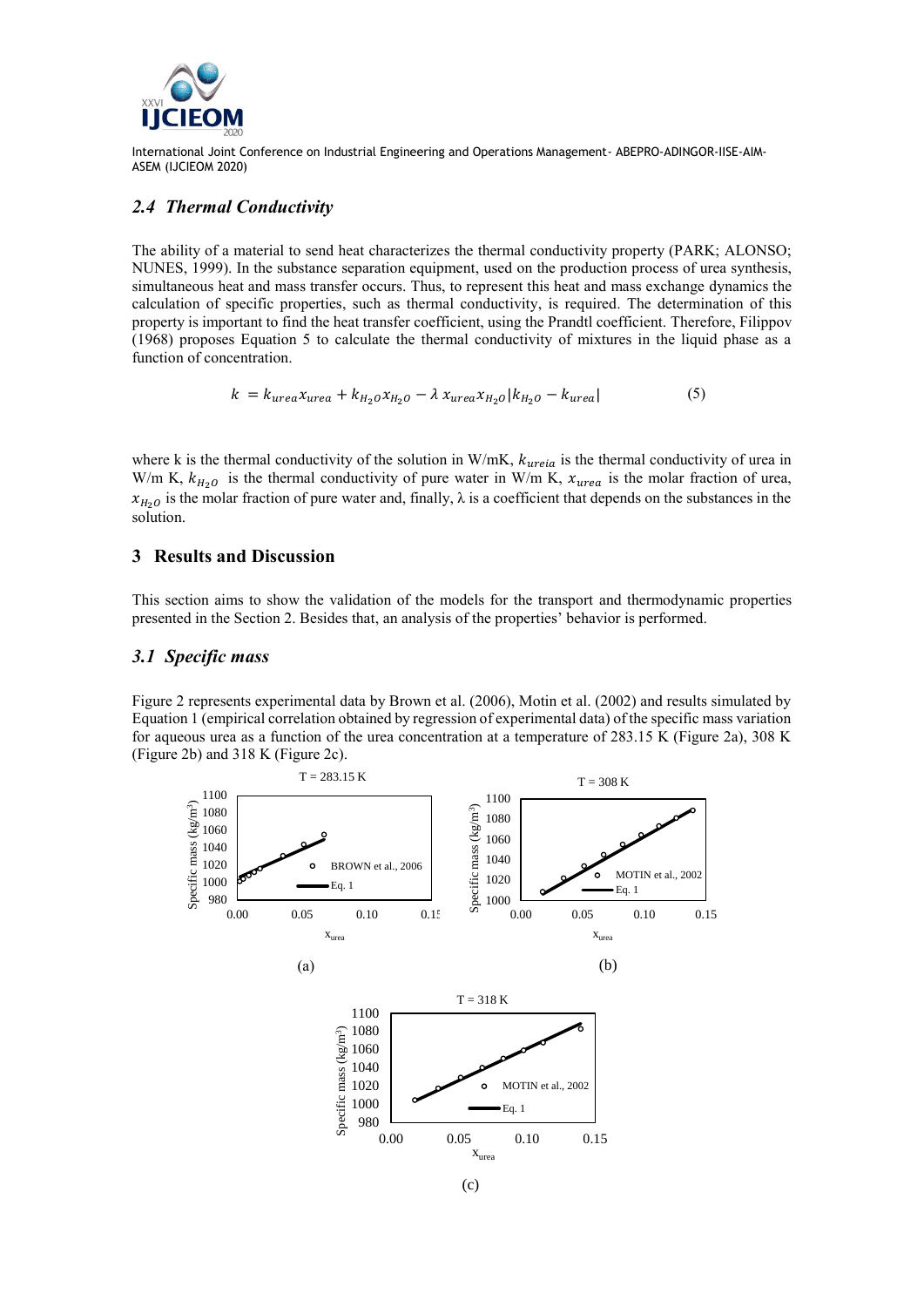

**Fig. 2** Experimental and calculated data (Eq. 1) of specific mass of the urea and water system (a) temperature 283.15 K. (b) temperature 308.15 K. (c) temperature 318 K

Equation 1 represents the system satisfactorily in the indicated temperature range, since the average deviation between experimental data and calculated data was less than 1%. In addition, when the system temperature increases, the specific mass decreases, this is due to the property being inversely proportional to the volume, which in turn undergoes expansion with the increase in temperature, providing a decrease in specific mass. Furthermore, when increasing the concentration of urea in the system, the specific mass also undergoes an increase, expressed in the graph (b) of Figure 2. This occurs due to the increase in mass of the system, since the substance urea has a higher molecular weight than water. Besides that, Equation 1 was applied to industrial data from the FAFEN - BA urea production process, which compositions are shown in Table 1.

| Temperature | Mass fraction                                                                      | $\rho_M$<br>$(Kg/m^3)$ from<br><b>FAFEN</b> | Deviation of the<br>$\rho_M$ calculated by<br>Eq. $1$ |
|-------------|------------------------------------------------------------------------------------|---------------------------------------------|-------------------------------------------------------|
| 429.15 K    | $x_{NH_2} = 0.065, x_{CO_2} = 0.057$<br>$x_{H_20} = 0.280, x_{CO(NH_2)_2} = 0.628$ | 0.88                                        | $2.3\%$                                               |
| 456.15 K    | $x_{NH_2} = 0.327, x_{CO_2} = 0.099$<br>$x_{H_20} = 0.132, x_{CO(NH_2)_2} = 0.440$ |                                             | $3.0\%$                                               |
| 469.15 K    | $x_{NH_2} = 0.327, x_{CO_2} = 0.099$<br>$x_{H_20} = 0.132, x_{CO(NH_2)_2} = 0.440$ | $\theta$                                    | $6.5\%$                                               |

**Table 1.** Compositions of FAFEN - BA process streams and results

In Table 1, the process and calculated data were represented in a normalized manner, due to industrial confidentiality. Normalization was done using the following equation:  $\rho_M =$  $\rho-\rho_{Min}$  $\rho_{Max}-\rho_{Min}$ . The average deviation between process and calculated data is less than 4%. Accordingly, it is possible to infer that, even with the presence of carbon dioxide and ammonia in the currents, the correlation found in Equation 1 satisfactorily characterizes the specific mass.

### *3.2 Viscosity*

Figure 3 presents experimental data by Motin et al. (2002) and calculated by Equation 2 (empirical correlation obtained by regression of experimental data) for the viscosity property of the mixture as function of composition of urea at three different temperatures: 313 K, 318 K and 323 K.

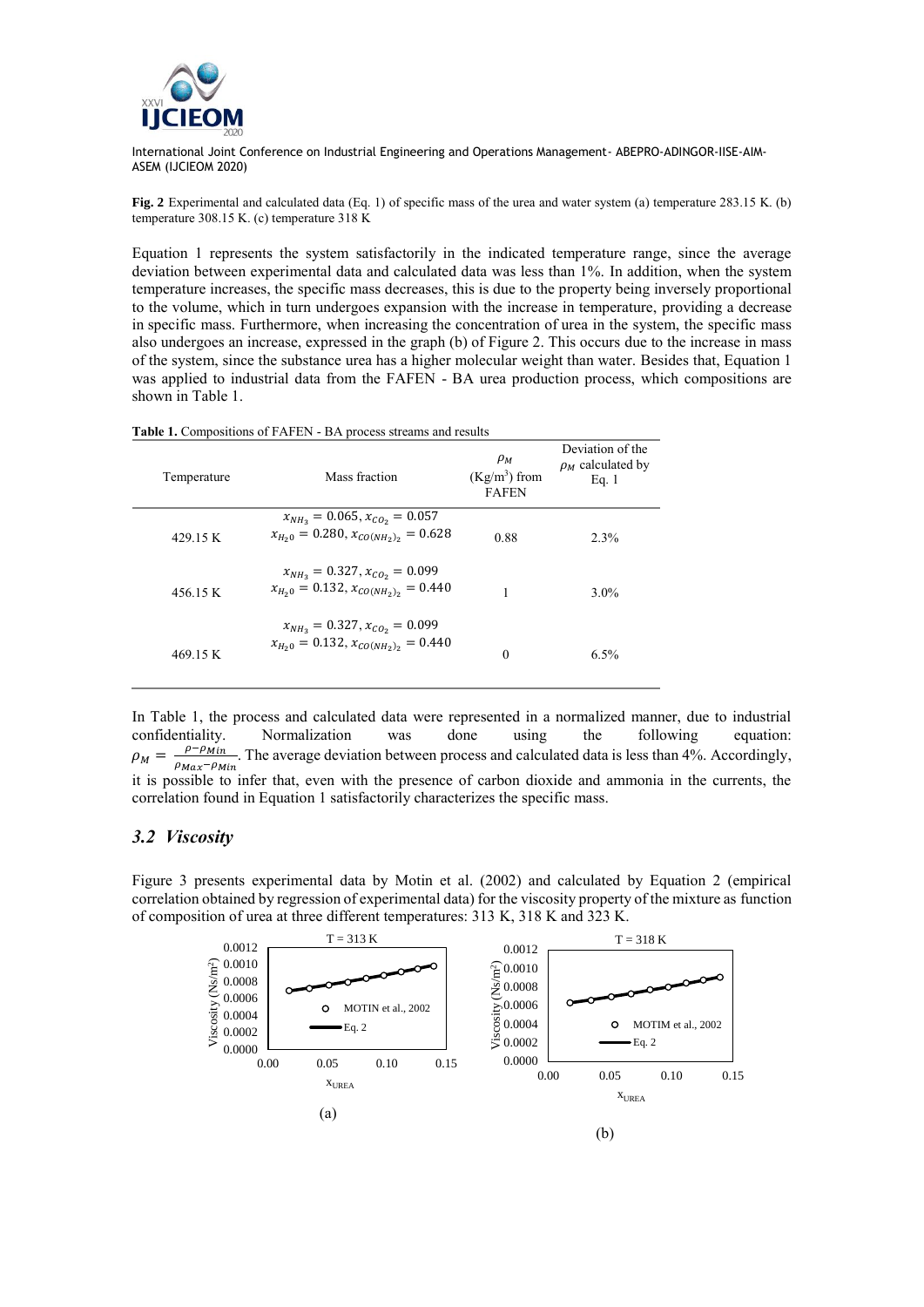



**Fig. 3** Experimental and calculated data (Eq. 2) of specific mass of the urea and water system at pressure 1.01325 bar (a) temperature 313 K. (b) temperature 318 K. (c) temperature 323 K

Analyzing the results presented in Figure 3 and the average deviations below 1%, between the experimental and calculated data, it is possible to notice that Equation 2 is able to represent the viscosity for the studied system a very accurately displayed within pressure and temperature range applied. Furthermore, by increasing the system temperature, one can find that viscosity decreases. This is because the viscosity is directly proportional to the attraction force between the molecules. By increasing the temperature, the attraction force decreases, so, also decreases the viscosity. Brunetti (2008) presented this same finding.

As explained, in order to calculate diffusivity, it is necessary to know the relative viscosity of the system. Equation 3 was applied and the results were compared with experimental data, varying the concentration at 25ºC. These results can be seen in Figure 4, where the relative viscosity curve as a function of the urea concentration is presented.



**Fig. 4** Experimental and calculated data for the relative viscosity of the liquid phase of the urea system in water

Through the analysis of Figure 4, it can be observed that this correlation was validated for the calculation of viscosity with variation of concentration in the liquid phase of the urea and water system, since the average deviation found was less than 1%. In addition, it is noticed that by increasing the concentration of urea in the system, the viscosity also increases. This can be attributed, according to Brunetti (2008), to the increase of intermolecular forces with the increase of the concentration, causing a greater resistance to the flow fluid and, therefore, a higher viscosity.

### *3.3 Diffusivity*

Figure 5 shows the validation of the Gordon Equation (Equation 4) for diffusion coefficient of the urea/water mixture. The experimental data are from Gosting and Akeley (1952) at 25°C.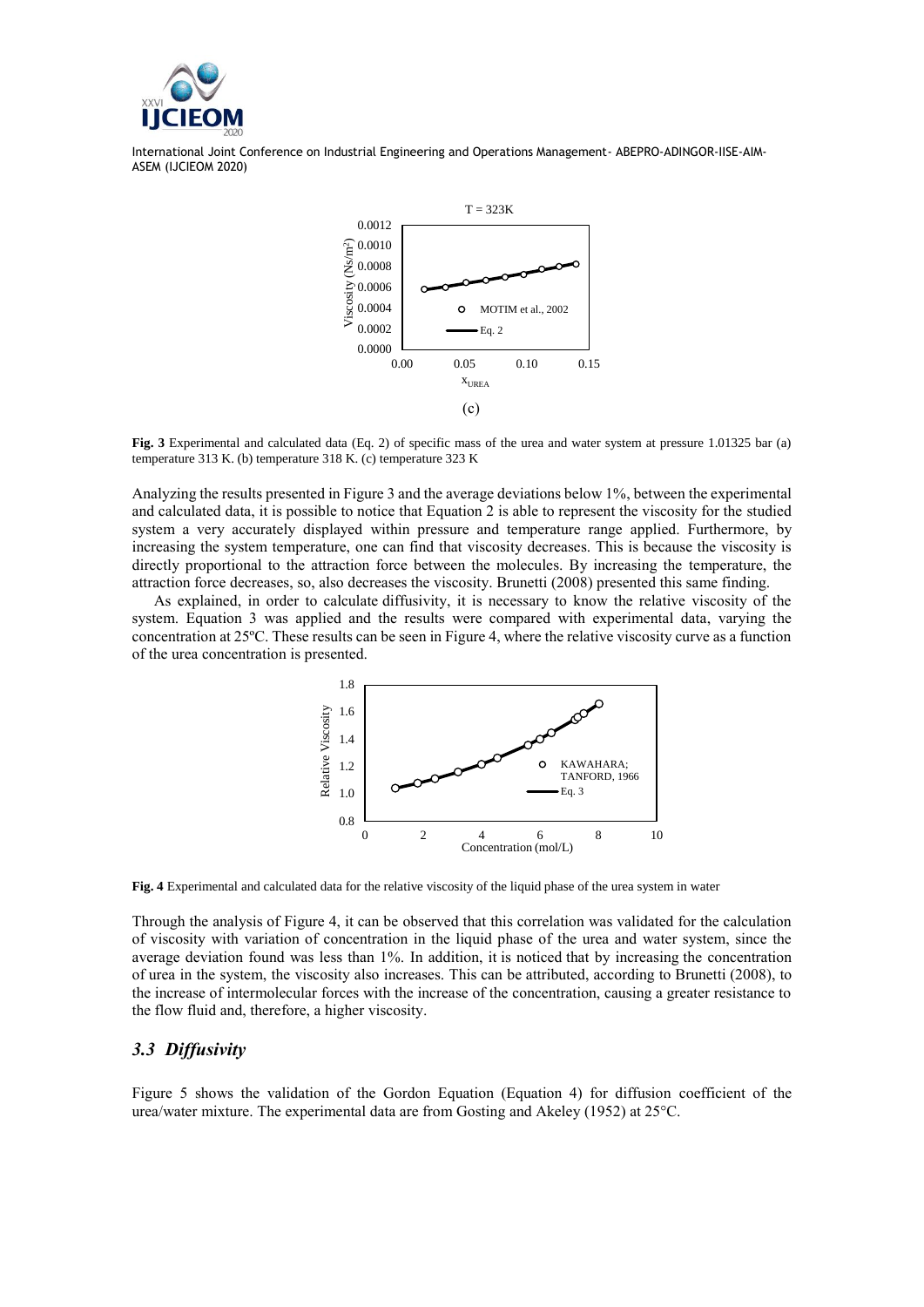



**Fig. 5** Experimental diffusion coefficient (GOSTING; AKELEY, 1952) and calculated (Eq. 4) of the liquid phase of the aqueous urea system at 25ºC

The semi-empirical Equation 4 from Gordon (1937) was initially proposed for application to the potassium chloride, sodium chloride and potassium nitrate systems in aqueous solution. However, as seen in Figure 5, the equation satisfactorily provides for other systems, such as urea in aqueous solution. Since, there is a low deviation between the experimental values of Gosting and Akeley (1952) and the one calculated by Equation 4, shown in the Figure 5. The deviations presented for each point in the chart are less than 0.3%. Therefore, it is possible to admit that Equation 4 predict satisfactory values for the diffusion coefficient of the urea system in water. Moreover, from the analysis of Figure 5, by increasing the concentration of urea the diffusion coefficient decreases. This happens because urea has an attractive interaction with water molecules, this, therefore, decreases the resistance of urea to move in water as the concentration increases (CREMASCO, 2002).

### *3.4 Thermal Conductivity*

Equation 5 proposed by Filippov (1968) was used to calculate the thermal conductivity of the mixture of urea and water as function of molar fraction of urea at a constant temperature of 25 °C. Thermal conductivity curve as function of molar fraction of urea is expressed in Figure 6.



**Fig. 6** Data from Ruzavin et al. (1958) and calculated (Eq. 5) for the thermal conductivity of the liquid phase of the aqueous urea system

From Figure 6, it is possible to infer that the mathematical model proposed by Filippov (1968), describes well the thermal conductivity for the aqueous urea system in the liquid phase, since it obtained an average deviation of less than 1% to the data of Ruzavin et al. (1958). Moreover, it is observed that by increasing the concentration of urea in the solution, thermal conductivity decreases. This is because urea is a molecular substance, which does not have free loads for heat conduction. Thus, by increasing the concentration of urea, the ability of the system to conduct heat decreases.